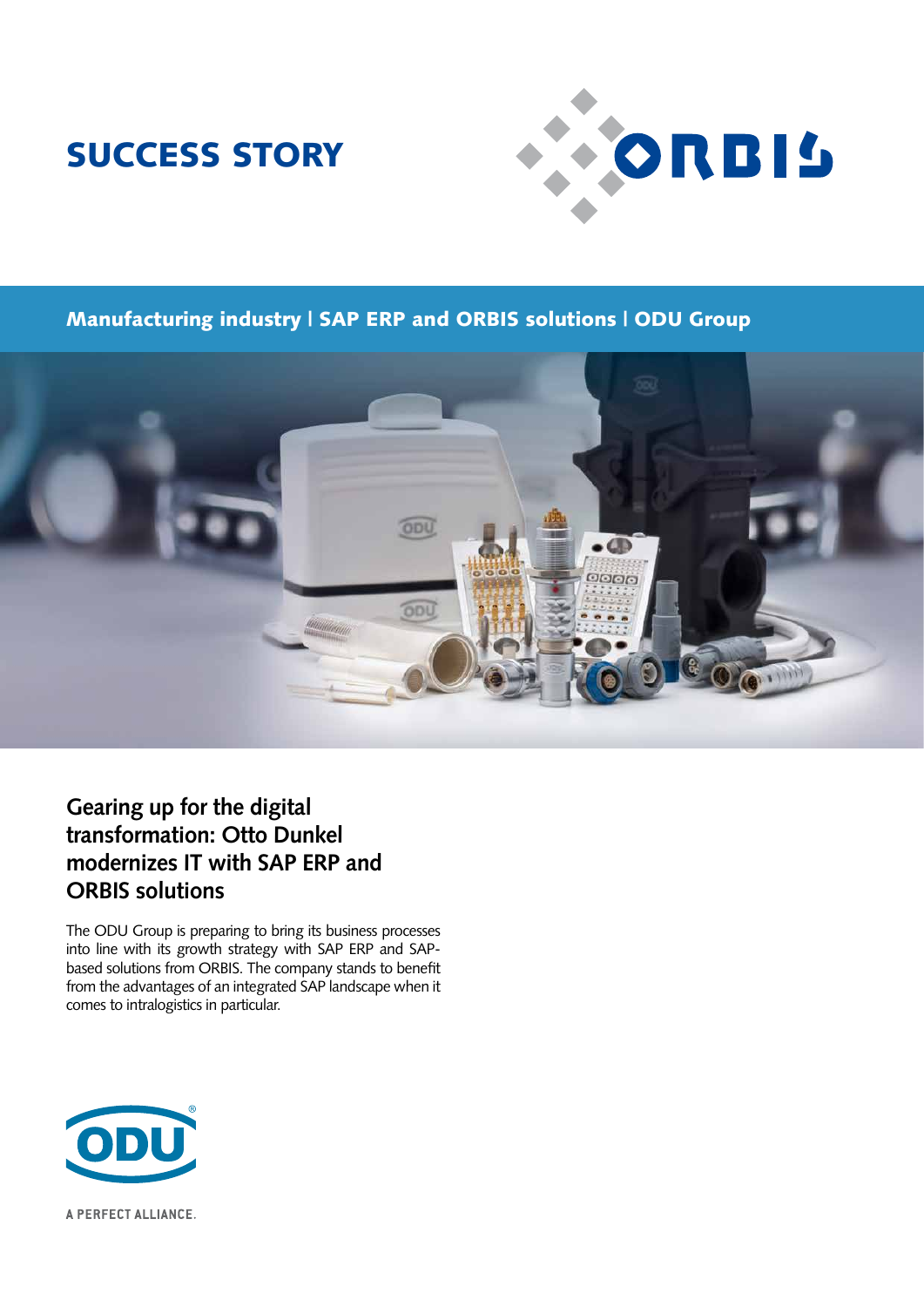## Gearing up for the digital transformation: Otto Dunkel modernizes IT with SAP ERP and ORBIS solutions

Smart, powerful and above all reliable connectors are indispensable elements in today's digitalized world of business and industry for the secure networking of devices, systems and facilities and the reliable transmission of energy, signals, and data. This is opening up a diverse range of sales and growth opportunities for the ODU Group from Mühldorf am Inn in Upper Bavaria, a leading provider of connector systems.

The company operates globally from five production and logistics sites and distributes its products via its own companies and a network of partners.

#### **ODU Group**

Head office: Mühldorf am Inn

Products: connectors

Locations: five global production and logistics sites and eleven distribution sites

Employees: 2,300 worldwide

www.odu.de

#### **Strategy for long-term growth**

The ODU Group continues to build on the leading market position that it has secured itself over the years through the development and sale of its innovative products.

*"We have great customers that manufacture very specific products in their markets and engage in extensive development work, for which we have built up corresponding capacities and technologies worldwide,"* says ODU CEO Dr. Josef Leitner. Now ODU's management is fine-tuning its set-up to secure its future economic growth as best possible.







*Dr. Josef Leitner, CEO of the ODU Group*

#### **A modern SAP landscape – the key to success**

*"One of the keys to future business success will be harmonizing business processes across locations on the basis of a modern and integrated IT landscape and making these more transparent – from sales and purchasing, production and intralogistics right through to finance,"*  says Andreas Glamann, SAP Project Manager and Global Head of IT Processes at the ODU Group.

The company has now laid the foundations for this with the launch of SAP ERP as a central business software and SAP-based solutions from ORBIS, the ORBIS Multi Process Suite (MPS) and the ORBIS Product Cost Calculator (ORBIS PCC).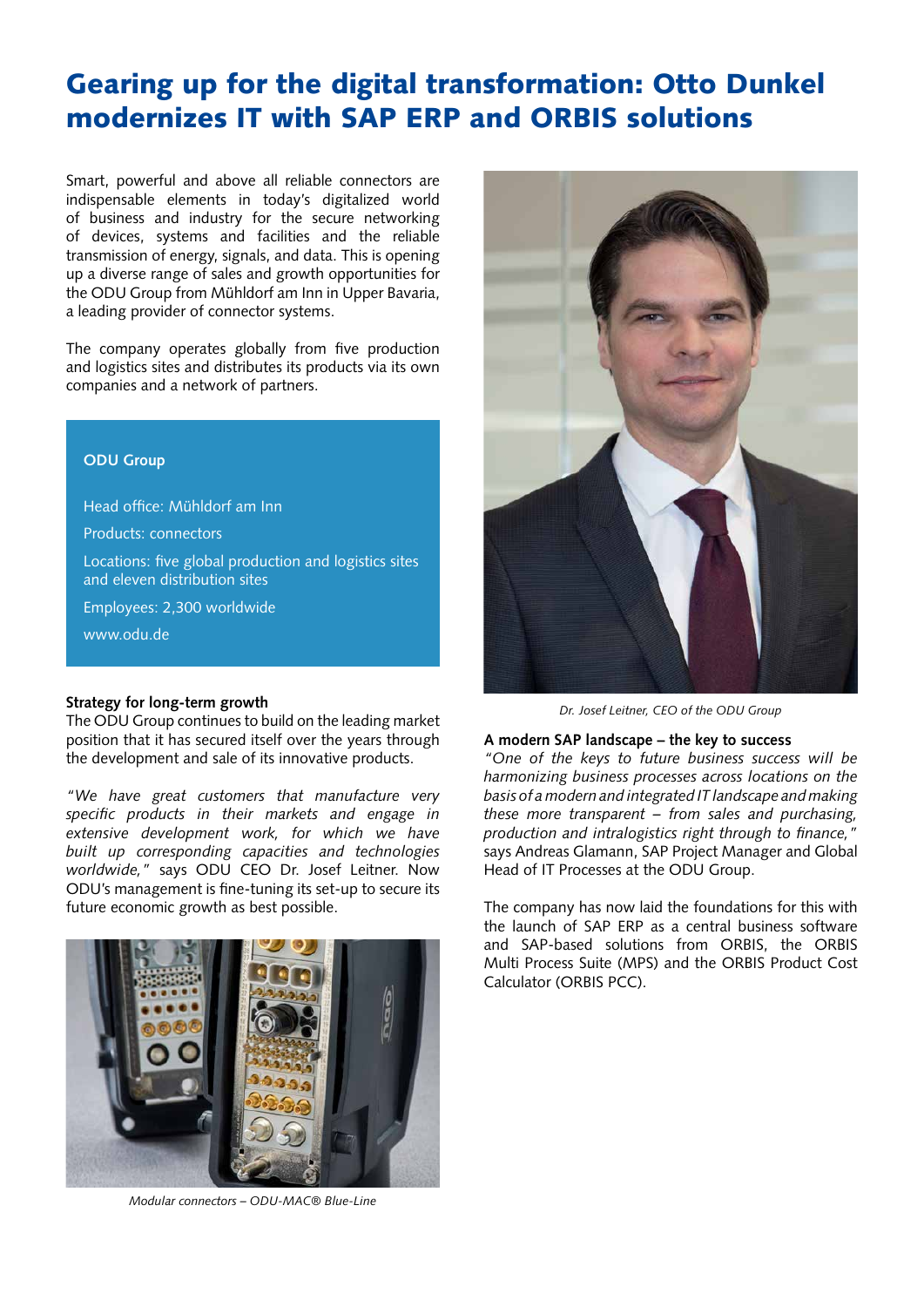



*Andreas Glamann, SAP Project Manager and Global Head of IT Processes at the ODU Group* 

#### **A SAP launch with a competent partner**

The ODU Group has entrusted international software and business consulting company from Saarbrücken, with its diverse SAP and process know-how, with the implementation. *"The process- and solution-oriented approach of the experts at ORBIS, as well as trusting collaboration and swift decision-making channels, have enabled us to successfully get to grips with the challenging process of launching SAP,"* explains Andreas Glamann.

The advantages of the integrated SAP landscape with consolidated data, which replaced the ERP solution used previously, became apparent not long after the rollout in mid-2019. ODU is now benefiting from significantly more straightforward and streamlined processes in the field of intralogistics in particular.

#### **IT-supported and optimized intralogistics processes**

SAP's warehouse management system (SAP WM) sees to this in conjunction with the ORBIS MPS mobile solution, which is installed on the touchscreen terminals mounted on forklifts, electric pallet stackers and mobile devices, and auto-ID technologies (datamatrix code, barcode). This allows ODU to register every movement in the warehouse, from goods entry to goods exit, using a prompted, mobile solution, and to paperlessly transmit this to the SAP warehouse management system.

#### **Rollout to other production sites**

Andreas Glamann sums up a positive experience: *"With SAP ERP and SAP-based ORBIS solutions we have taken an important step towards optimizing and futureproofing our business processes as part of our longterm growth strategy."*

This is just the beginning. The new IT solutions – which are currently being used by end users at the main headquarters in Mühldorf – will shortly be launched in the form of a template-assisted rollout to production sites in China and Romania.



*The robust ODU TURNTAC® contact system*